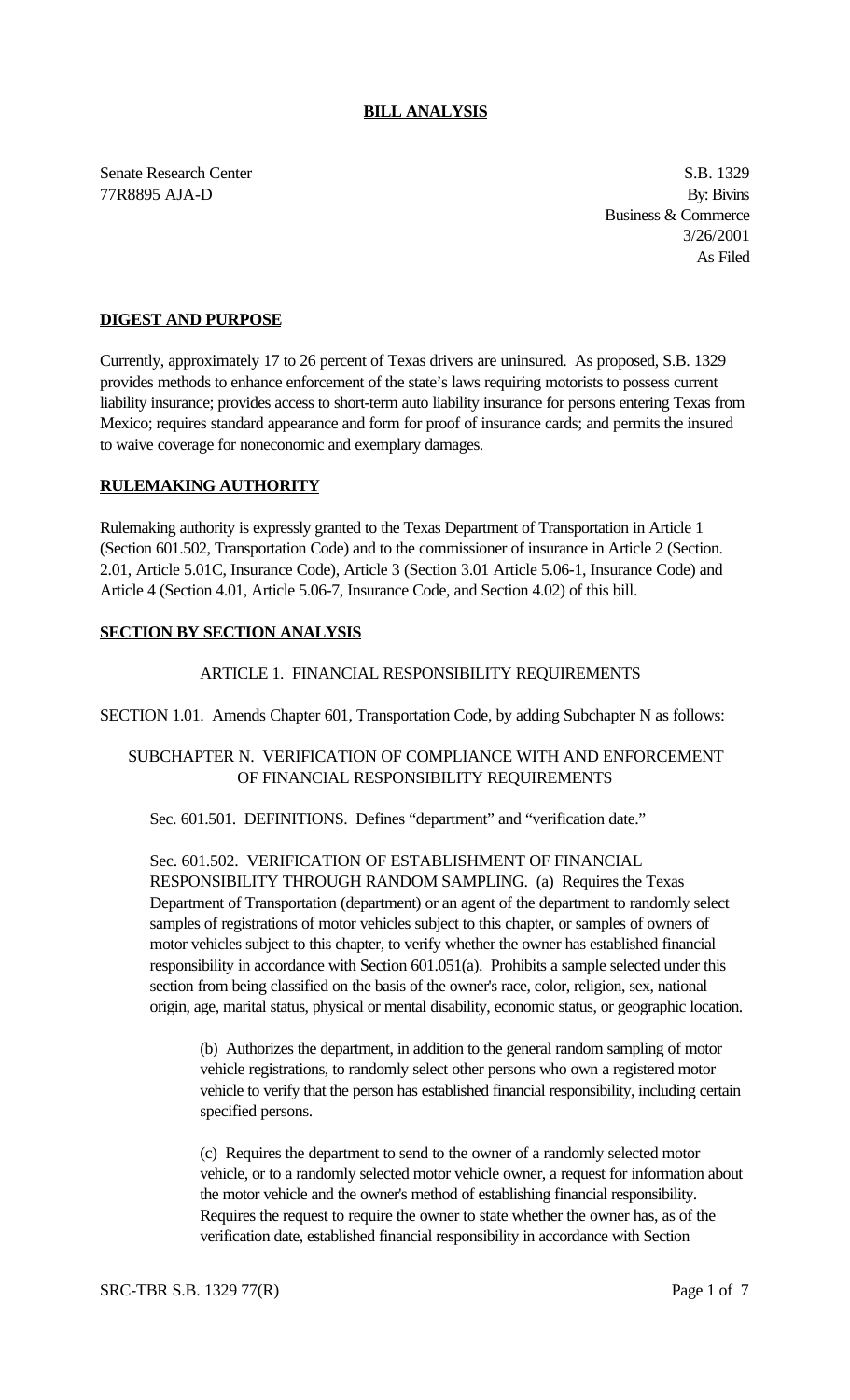601.051(a).

(d) Requires the department by rule to establish the frequency of sample selection and prescribe the methods employed for the random selection of samples and the procedures necessary for implementation of the verification process, including the method of sending the verification request, which may include certified mail, return receipt requested, the form for verification of financial responsibility, and information to be requested in the prescribed form.

(e) Authorizes the department to require the information provided by the owner to include a statement by the owner that the owner had, as of the verification date, established financial responsibility by certain means.

(f) Requires the owner to whom the notice is sent to furnish the requested information, that not later than the 30th day after the verification date, to the department in the form prescribed by the department, accompanied by the owner's signed affirmation that the information is true and correct.

(g) Provides that an owner whose response indicates that the owner had not established financial responsibility in accordance with Section 601.051(a), or who fails to respond to the request, is subject to suspension of the owner's motor vehicle registration in the manner provided by Section 601.505.

(h) Authorizes the department, if the owner responds to the request for information by asserting that the owner had, as of the verification date, established financial responsibility in accordance with a method authorized by Section 601.051(a), to conduct a verification investigation as provided by Section 601.503.

Sec. 601.503. VERIFICATION INVESTIGATION. (a) Authorizes the department, in order to verify a response received from an owner under Section 601.502, to furnish necessary information to the insurer, surety, or officer named in the response. Requires that not later than the 30th day after the date of receipt of the information, the insurer, surety, or officer inform the department whether, as of the verification date, financial responsibility had been established for the affected motor vehicle in accordance with Section 601.051(a).

(b) Requires the department, if the response received from an owner under Section 601.502 states that financial responsibility has been established through self-insurance, to examine the department's records to verify that a certificate of self-insurance has been issued in accordance with Section 601.124.

Sec. 601.504. WARNING NOTICE. Requires the department, if an owner responds under Section 601.502 that the owner has not established financial responsibility or the owner fails to respond in a timely manner, or if the department otherwise determines that an owner has registered or maintained the registration of a motor vehicle without establishing financial responsibility in accordance with Section 601.051(a), to issue a warning notice to the owner that informs the owner that the owner is not in compliance with Section 601.051(a) and that the owner's motor vehicle registration will be suspended on the 45th day after the date on which the warning notice is mailed unless the owner, not later than the 30th day after the date of the mailing of the warning notice, establishes financial responsibility in the manner prescribed by Section 601.505(b).

Sec. 601.505. SUSPENSION; REINSTATEMENT; EXCEPTION. (a) Requires the department to suspend the registration of an owner to whom a warning notice is issued under Section 601.504 on the 45th day after the date of the mailing of the notice. Requires the department, for a first violation, to terminate the suspension on payment by the owner of a \$100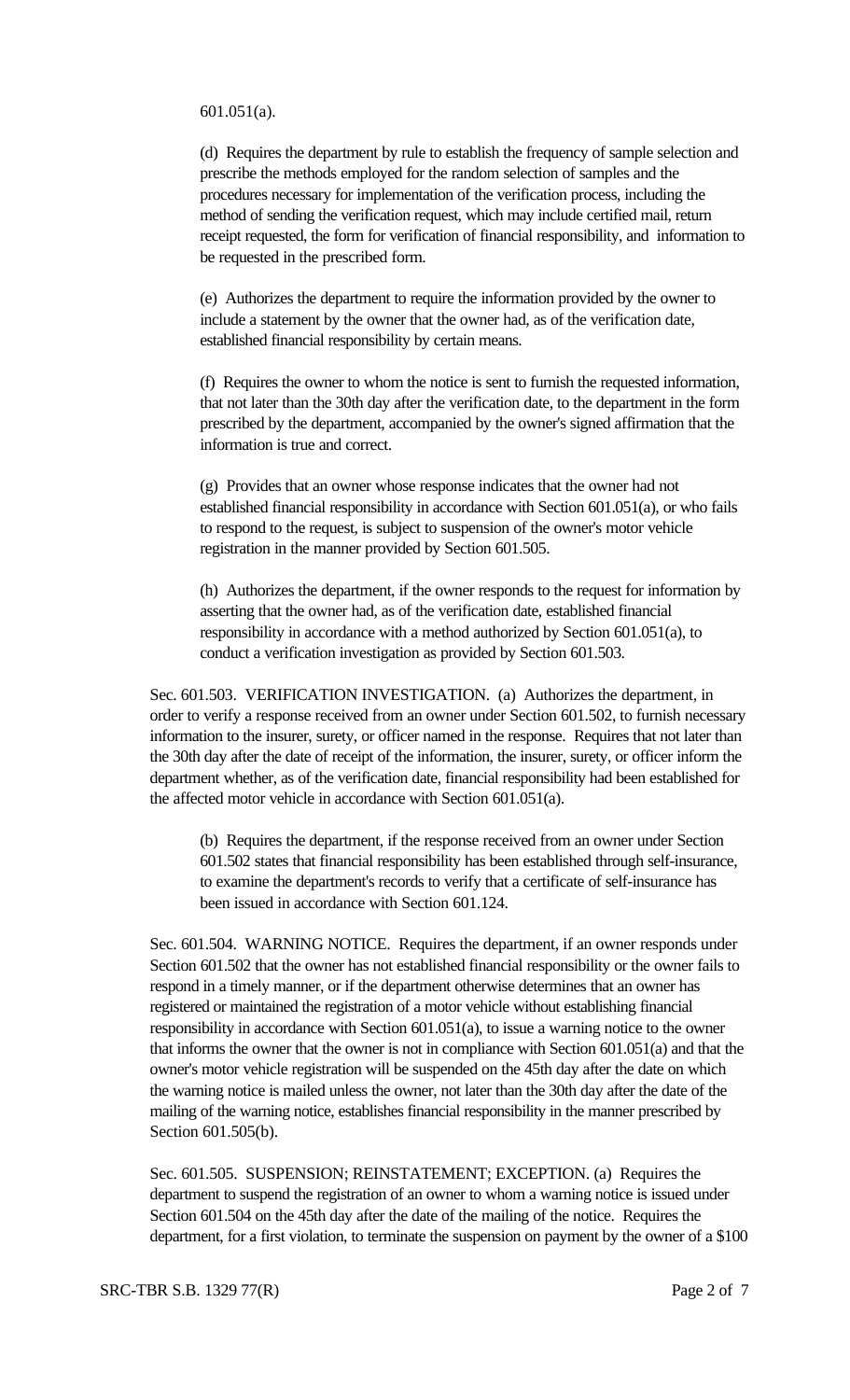reinstatement fee and submission of proof of financial responsibility as prescribed by the department. Requires the department, for a second or subsequent violation within the four years that follow the first violation or for a violation of Section 601.507, to terminate the suspension on the 120th day after the effective date of the suspension on payment by the owner of a \$100 reinstatement fee and submission of proof of financial responsibility in a manner prescribed by the department.

(b) Requires the department, for a first violation, to defer the suspension if the owner submits to the department, not later than the 30th day after the date of the mailing of the warning notice under Section 601.504, proof of financial responsibility evidenced by a motor vehicle insurance policy that complies with Subchapter D, the premiums for which have been prepaid for a term of at least six months. Requires the owner, on the earlier of the 180th day after the date of the mailing of the warning notice or the expiration date of the insurance policy described by this subsection, to submit to the department evidence of renewal of the motor vehicle insurance policy, the premiums for which have been prepaid for a term of at least six months. Requires the department, if the owner fails to submit the required evidence of renewal, to impose the suspension and reinstatement fee.

(c) Authorizes the department, notwithstanding any other provision of this subchapter, to register in accordance with Chapter 502 the motor vehicle of an applicant for registration who received a request for information under Section 601.502, and presents proof of financial responsibility that complies with Section 601.051(a) and was in effect on the verification date of the request for information.

Sec. 601.506. SUBMISSION OF FALSE PROOF. Requires the department, if the department determines that the proof of financial responsibility submitted by a motor vehicle owner under Section 601.502 is false, to suspend the owner's motor vehicle registration. Requires the department to terminate the suspension on or after the 180th day after the effective date of the suspension on payment by the owner of a \$200 reinstatement fee and submission of proof of financial responsibility as prescribed by the department.

Sec. 601.507. OPERATION OF MOTOR VEHICLE WHILE REGISTRATION SUSPENDED FOR FAILURE TO ESTABLISH FINANCIAL RESPONSIBILITY. (a) Provides that a person who operates a motor vehicle while the registration of the motor vehicle is suspended under this subchapter commits an offense.

(b) Provides that an offense under this section is punishable by a fine of not less than \$1,000 or more than \$2,000.

(c) Provides that it is a defense to prosecution under this section that the person charged with an offense produces in court satisfactory evidence that, at the time of the alleged offense, the owner or operator had established financial responsibility in accordance with Section 601.051(a).

Sec. 601.508. MAINTENANCE OF EVIDENCE OF FINANCIAL RESPONSIBILITY. (a) Requires each operator of a motor vehicle subject to Section 601.051 to carry within the vehicle a written document providing evidence of financial responsibility. Requires the document to be legible and provide information sufficient to demonstrate that the owner or operator of the motor vehicle has established financial responsibility as required under Section 601.051(a). Sets forth documents which might meet the requirements of this section.

(b) Requires the operator of a motor vehicle to surrender the evidence of financial responsibility into the possession of a peace officer, as defined by Article 2.12, Code of Criminal Procedure (Who are peace officers), court, or court officer who requests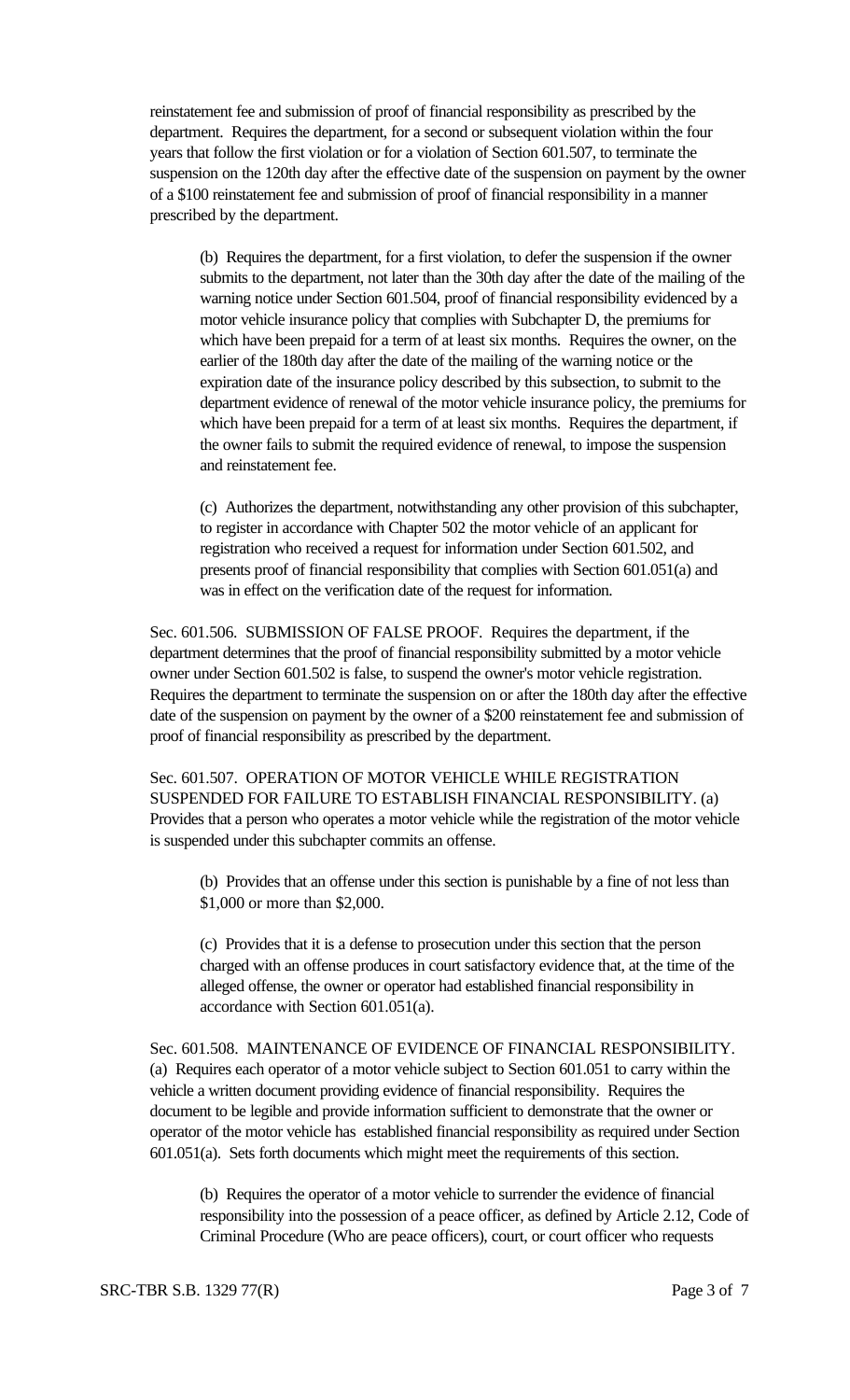inspection of the evidence of financial responsibility. Provides that a person who fails or refuses to comply with such a request is presumed to violate Section 601.051(a).

Sec. 601.509. DISPLAY OF FALSE PROOF OF FINANCIAL RESPONSIBILITY; CRIMINAL PENALTY. (a) Provides that a person commits an offense if the person provides evidence of financial responsibility to a peace officer, as defined by Article 2.12, Code of Criminal Procedure, court, or officer of the court knowing that financial responsibility has not been established as required under Section 601.051(a) or that the evidence of financial responsibility is illegally altered, counterfeit, or otherwise invalid.

(b) Requires the peace officer, if a peace officer issues a citation to a motor vehicle operator for displaying invalid evidence of financial responsibility, to confiscate the invalid evidence of financial responsibility for presentation in court.

(c) Provides that an offense under this section is a Class B misdemeanor.

Sec. 601.510. DISPOSITION OF FEES. Requires the department, from the reinstatement fees collected under this subchapter, to recover its costs in implementing and administering the verification program under this subchapter. Requires the department to deposit any amounts collected that exceed the administrative costs of the department under this subchapter in the general revenue fund.

Sec. 601.511. USE OF AGENTS BY DEPARTMENT. Authorizes the department to submit requests for proposals for contracts with private vendors to perform the random sampling and the verification investigations required under this subchapter as an agent of the department. Authorizes the department to enter into contracts as necessary to implement this section.

SECTION 1.02. Amends Section 601.051, Transportation Code, to prohibit a person from operating, registering, or maintaining registration of a motor vehicle in this state unless financial responsibility is established for that vehicle through certain means.

(b) Prohibits an owner of a motor vehicle from permitting another person to operate the motor vehicle in this state unless financial responsibility is established for that vehicle and evidenced through a method described by Subsection (a).

SECTION 1.03. Amends Section 601.191, Transportation Code, as follows:

Sec. 601.191. New heading: OPERATION OF MOTOR VEHICLE IN VIOLATION OF FINANCIAL RESPONSIBILITY REQUIREMENTS. (a) Provides that a person commits an offense if the person operates a motor vehicle or permits another person to operate a motor vehicle in violation of Section 601.051.

(b) Provides that except as provided by Subsection (d), an offense under this section is punishable by a fine of not less than \$500, rather than \$175 or more than \$1,000, rather than \$350. Deletes language regarding Subsection (c) and a misdemeanor.

(c) Provides that it is a defense to prosecution under this section that the person charged with an offense produces in court satisfactory evidence that, at the time of the alleged offense, the owner or operator had established financial responsibility in accordance with Section 601.051(a). Deletes language regarding a previous conviction.

(d) Makes a conforming change.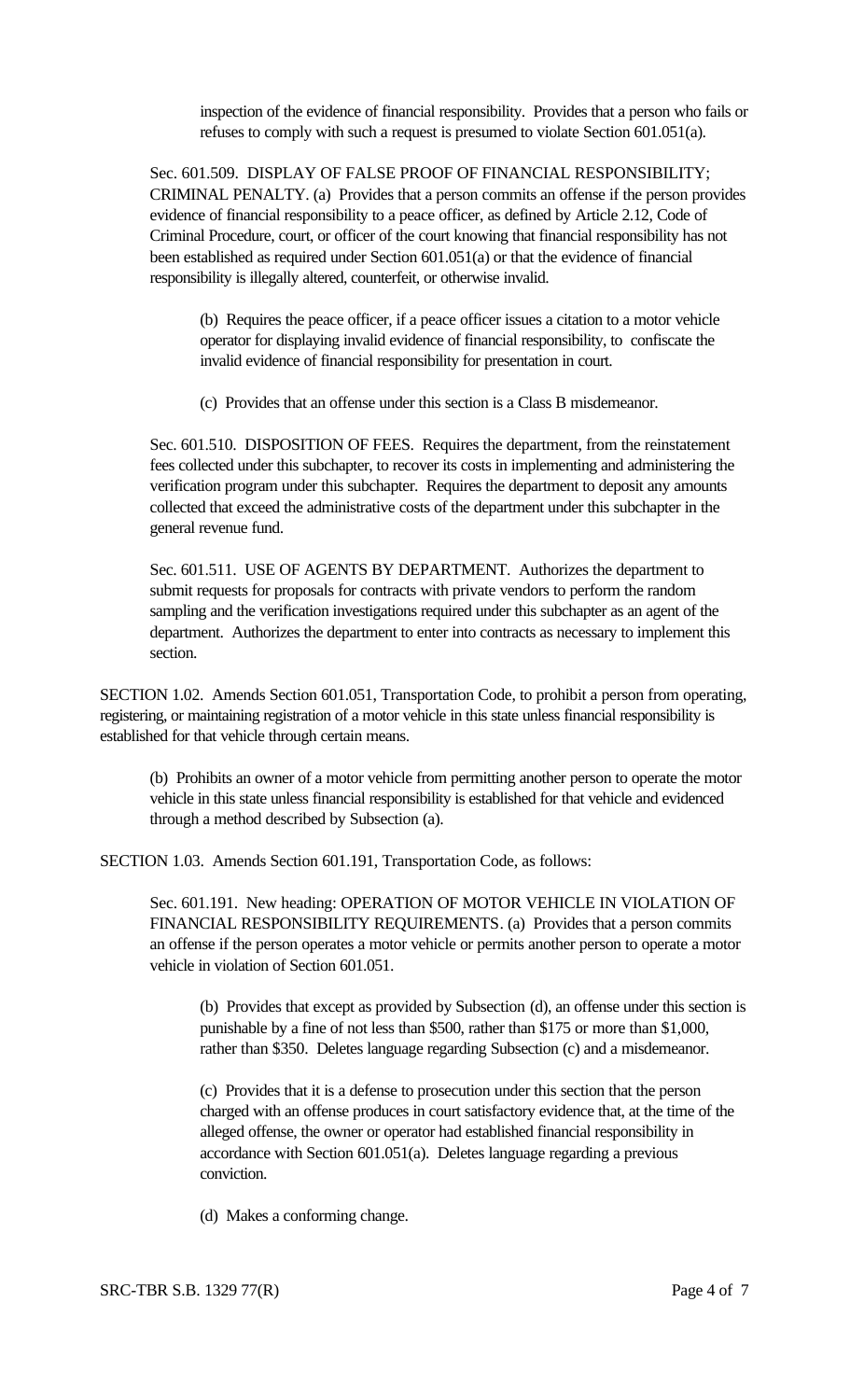SECTION 1.04. Amends Section 601.195, Transportation Code, by adding Subsection (c), as follows:

(c) Provides that it is a defense to prosecution under this section that the person charged with an offense produces in court satisfactory evidence that, at the time of the alleged offense, the owner or operator had established financial responsibility in accordance with Section 601.051(a).

SECTION 1.05. Requires the department in performing sample selection under Section 601.502, Transportation Code, as added by this Act, to ensure that at least 500,000 samples are selected on or before September 1, 2003.

SECTION 1.06. (a) Requires the department, in cooperation with the Texas Department of Insurance and the Department of Public Safety of the State of Texas, to conduct an evaluation of the implementation and operation of the verification program adopted under Subchapter N, Chapter 601, Transportation Code, as added by this Act, and of the effectiveness of the verification program in increasing compliance with the financial responsibility requirements established under Subchapter C, Chapter 601, Transportation Code. Requires the evaluation to include certain information.

> (b) Requires the department to enter into contracts, memoranda of understanding, or interagency agreements as necessary to implement this section.

(c) Requires the department to report the results of the evaluation conducted under this section to the 81st Legislature not later than February 1, 2009. Requires the department to provide written copies of the report to the governor, the lieutenant governor, and the speaker of the house of representatives.

## ARTICLE 2. SHORT-TERM MOTOR VEHICLE LIABILITY INSURANCE FOR CERTAIN MOTORISTS

SECTION 2.01. Amends Chapter 5A, Insurance Code, by adding Article 5.01C, as follows:

## Art. 5.01C. SHORT-TERM LIABILITY INSURANCE FOR MOTORISTS ENTERING THIS STATE FROM MEXICO

Sec. 1. DEFINITIONS. Defines "insurer," "motor vehicle," and "short-term liability insurance policy."

Sec. 2. RULES. (a) Authorizes the commissioner of insurance (commissioner) by rule to establish a program to provide for the sale of short-term liability insurance policies to motorists entering this state at Texas-Mexico border crossings and to increase the availability of those policies.

(b) Authorizes the commissioner to negotiate an agreement with any insurer under which the insurer will sell policies described by Subsection (a) of this section.

Sec. 3. LICENSE REQUIRED. Requires that a person representing an insurer in selling short-term liability insurance policies under this article to be licensed under Chapter 21A of this code.

Sec. 4. FORMS. Requires an insurer selling short-term liability insurance policies under this article to use the policy forms adopted by the commissioner under Article 5.06 of this code unless the insurer is exempt from using those forms.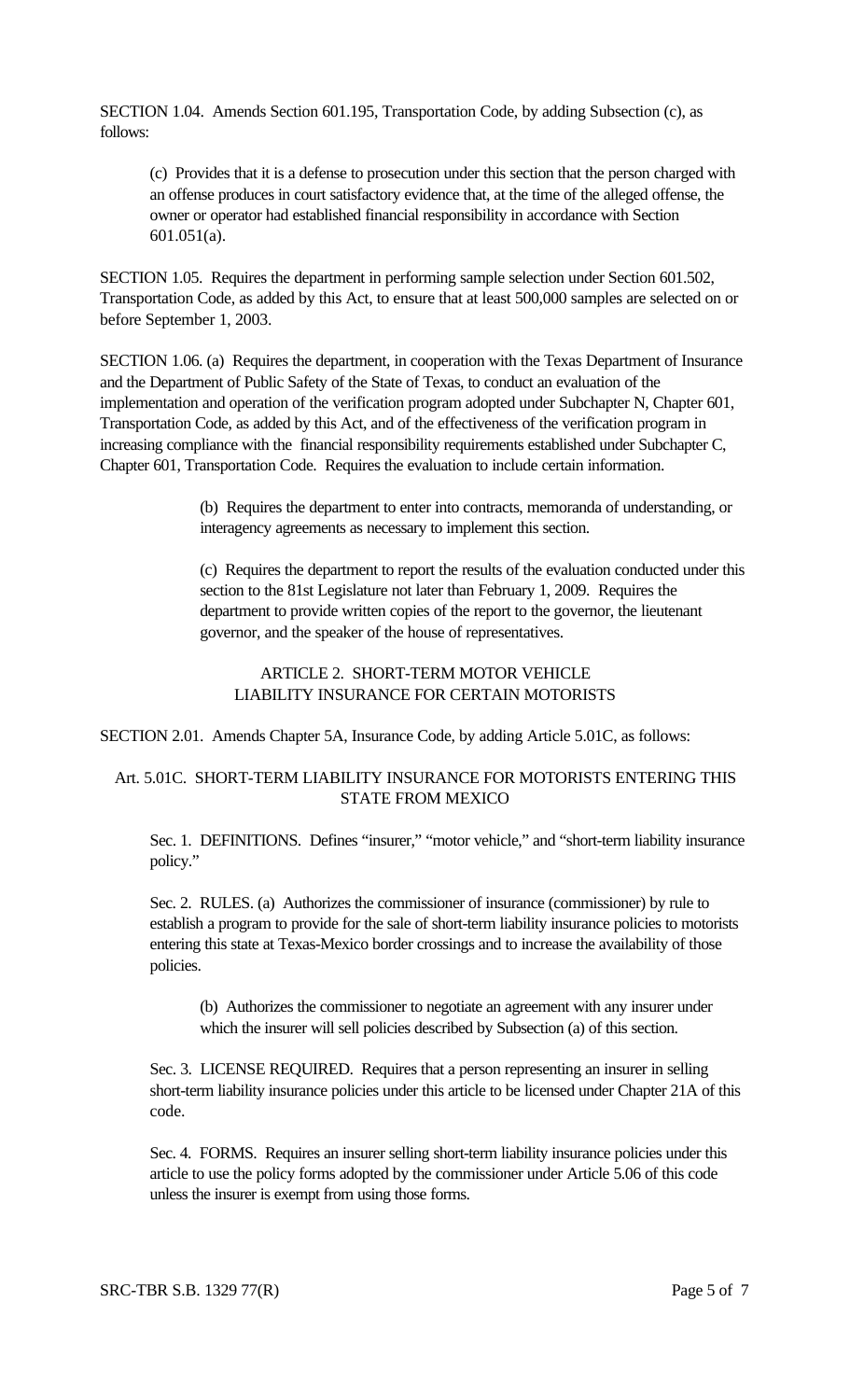### ARTICLE 3. UNINSURED AND UNDERINSURED MOTORIST COVERAGE

SECTION 3.01. Amends Article 5.06-1, Insurance Code, to provide that no automobile liability insurance, including insurance issued through the Texas Automobile Insurance Plan Association, covering liability arising out of the ownership, maintenance, or use of any motor vehicle shall be delivered or issued for delivery in this state unless coverage is provided therein or supplemental thereto, under provisions prescribed by the commissioner, rather than board, for the protection of persons insured thereunder who are legally entitled to recover damages from owners or operators of uninsured or underinsured motor vehicles because of bodily injury, sickness, or disease, including death, or property damage resulting therefrom. Makes a nonsubstantive change.

(b) Defines, for the purpose of these coverages, "exemplary damages," "noneconomic damages," "uninsured motor vehicle," and "underinsured motor vehicle."

(c) Authorizes the commissioner, in the policy forms adopted under Article 5.06 of this code, to define "uninsured motor vehicle" to exclude certain motor vehicles whose operators are in fact uninsured.

(e) Requires that except as provided by Subsection (f) of this article, the limits of liability for bodily injury, sickness, or disease, including death, shall be offered to the insured in amounts not less than those prescribed in Chapter 601, Transportation Code, rather than the Texas Motor Vehicle Safety Responsibility Act, and such higher available limits as may be desired by the insured, but not greater than the limits of liability specified in the bodily injury liability provisions of the insured's policy.

(f) Provides that the named insured may elect to waive coverage under this article for recovery of noneconomic and exemplary damages resulting from bodily injury, sickness, or disease, including death. Provides that if an insured elects to waive coverage under this subsection, Subsection (e) of this article does not apply to the limits of liability that are applicable to the coverage provided under the policy issued to the named insured for damages resulting from bodily injury, sickness, or disease, including death. Authorizes the commissioner by rule to adopt minimum limits of liability applicable to those damages. Provides that waiver of coverage under this subsection does not affect the insured's right to bring an action for noneconomic and exemplary damages against a responsible party.

(g) Makes a conforming change.

(i) Provides that if the named insured has waived coverage under Subsection (f) of this article for recovery of noneconomic and exemplary damages, the amount paid to the insured may not include any amount attributable to noneconomic and exemplary damages. Makes a nonsubstantive change.

(j) Makes conforming and nonsubstantive changes.

## ARTICLE 4. PROOF OF INSURANCE CARDS

SECTION 4.01. Amends Chapter 5A, Insurance Code, by adding Article 5.06-7, as follows:

Art. 5.06-7. FORM AND APPEARANCE OF PROOF OF MOTOR VEHICLE LIABILITY INSURANCE. (a) Requires the commissioner to prescribe by rule a standard appearance and form for a card issued by an insurer as proof of motor vehicle liability insurance prescribed by Section 601.081, Transportation Code.

(b) Requires the commissioner, in prescribing the appearance of a proof of motor